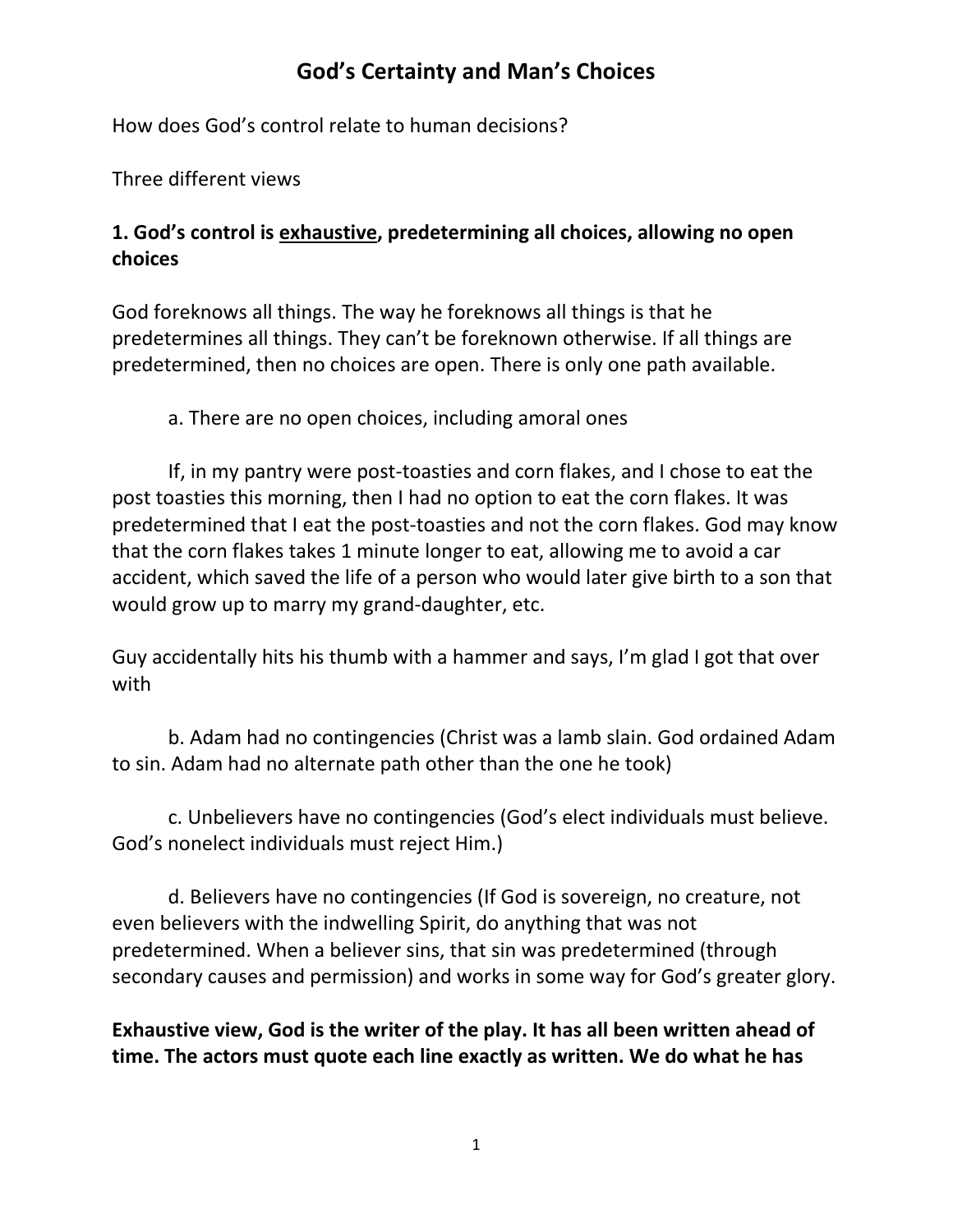**decreed. We must take a single predetermined path in every instance. God's exhaustive sovereignty requires it.** 

Free will is an illusion

or

Compatibilism—God's exhaustive control and man's free will are compatible: Man is not forced to take the one path, but chooses it based on his own desire. Desire is the means by which God causes individuals to choose the predetermined path. God decrees the desires and the will of man to choose the one path in every instance.

Man is free in this sense: he is not forced to choose against his will. But God controls man's will and thus controls all of man's decisions with no contingencies.

What would be some problems? God holds all people accountable for their sins, He is angry with them, He commands them to do otherwise, and implores all people to repent, and blames them for their disobedience. God's sovereignty must be harmonized with his love and holiness and equity (which are also divine attributes)

If every sin was inevitable, there would be no way of escape for believers (1Cor 10:13)

If there is only one will in the world (God's will). God is really fighting against himself. Angry with his own decrees.

#### **2. God's control is over-arching, allowing foreknown open choices**

God has sovereignly chosen to give man open choices. Created in His image, man has been given free moral agency to make self-determining choices within Godordained freedoms and limitations.

Man is not totally free. Man cannot fly over a building without some equipment. Physical and mental boundaries God has set. Man cannot save himself. Man cannot be saved apart from Christ. Man cannot avoid judgment day. Man cannot escape the law of sowing and reaping. Man cannot do anything unless God allows it.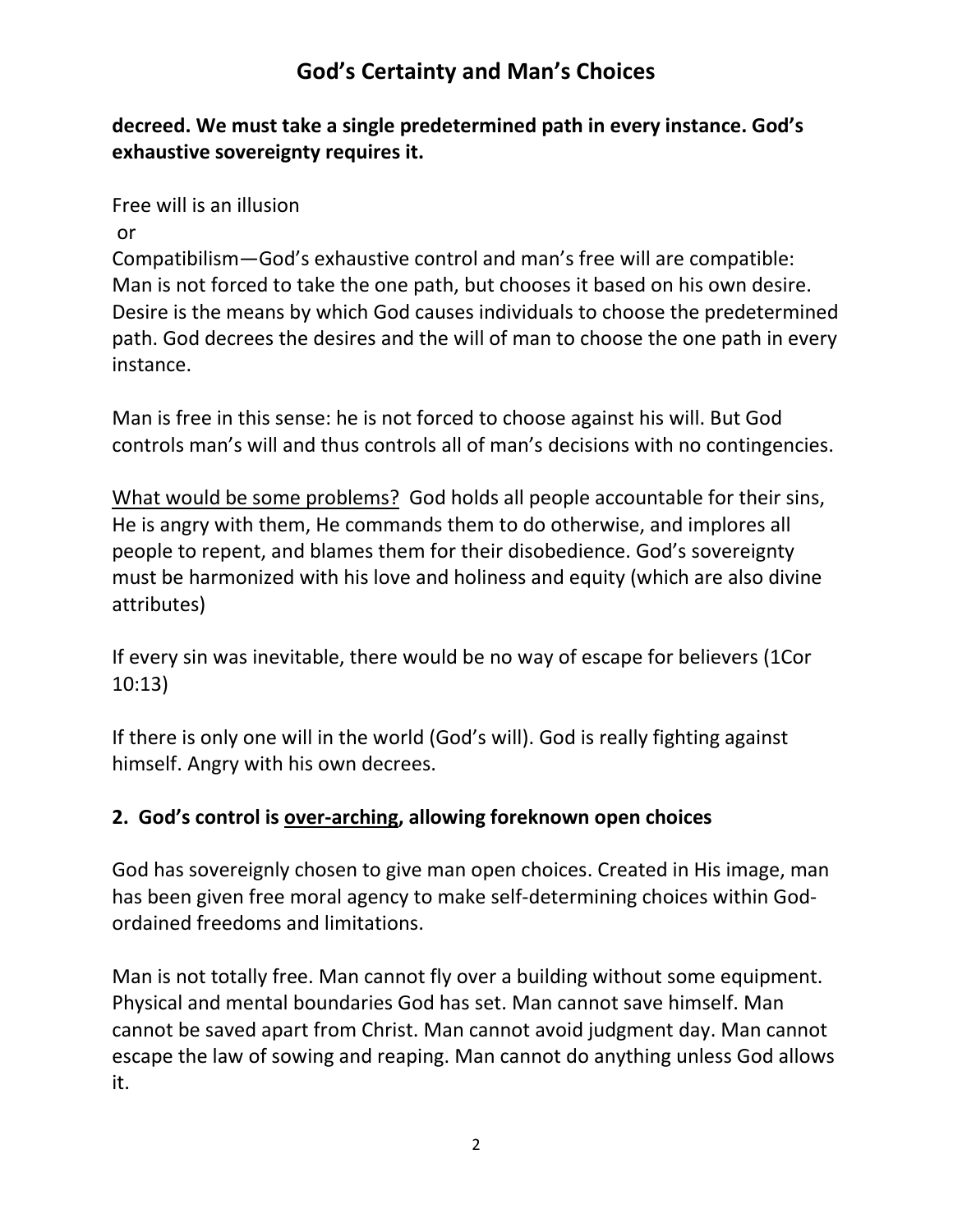God foreknows all things, having omniscience (including middle knowledge knowledge of what free creatures WOULD do under all possible scenarios).

What God foreknows is certain to occur (man will) but what men choose *is not necessary (not man must).* God foreknows and foreordains all things through his knowledge of man's free choices.

 a. People have all sorts of amoral open choices (right sock first or left sock first, etc.)

b. Adam had a contingency (No sin nature—unconfirmed favorable disposition toward God—His choice was free and open, so God held him accountable). It was certain to God he would eat (Christ a lamb slain), but still the choice was open to Adam. The day before, when Adam didn't eat, God knew with certainty he wouldn't eat.

c. Unbelievers have contingencies (They have a sin nature (unavoidable), Unbelievers cannot not sin, but they don't sin as much as they could and they do sin more than they have to—And God will judge them according to their works in the judgment. Unbelievers can respond to the drawing of God to salvation. God holds sinners responsible for their lack of repentance and faith)

d. Believers have contingencies (there is a way of escape for any temptation)

**Over-arching view, God is the writer of the play. God chose to allow adlib within limits, albeit he knows exactly what each actor will say ahead of time, and has already written the play he wants through his actors' scripted and adlib lines. All our choices are certain to God in eternity but not necessary to us in time.** 

What would be some problems? How can a choice be certain to God and free to man? How can anything be foreknown with certainty if it is not predetermined and necessary? If God merely foreknows what we will do, is not man calling the shots rather than God?

#### 3. **God's control is self-limiting, allowing unforeknown future choices**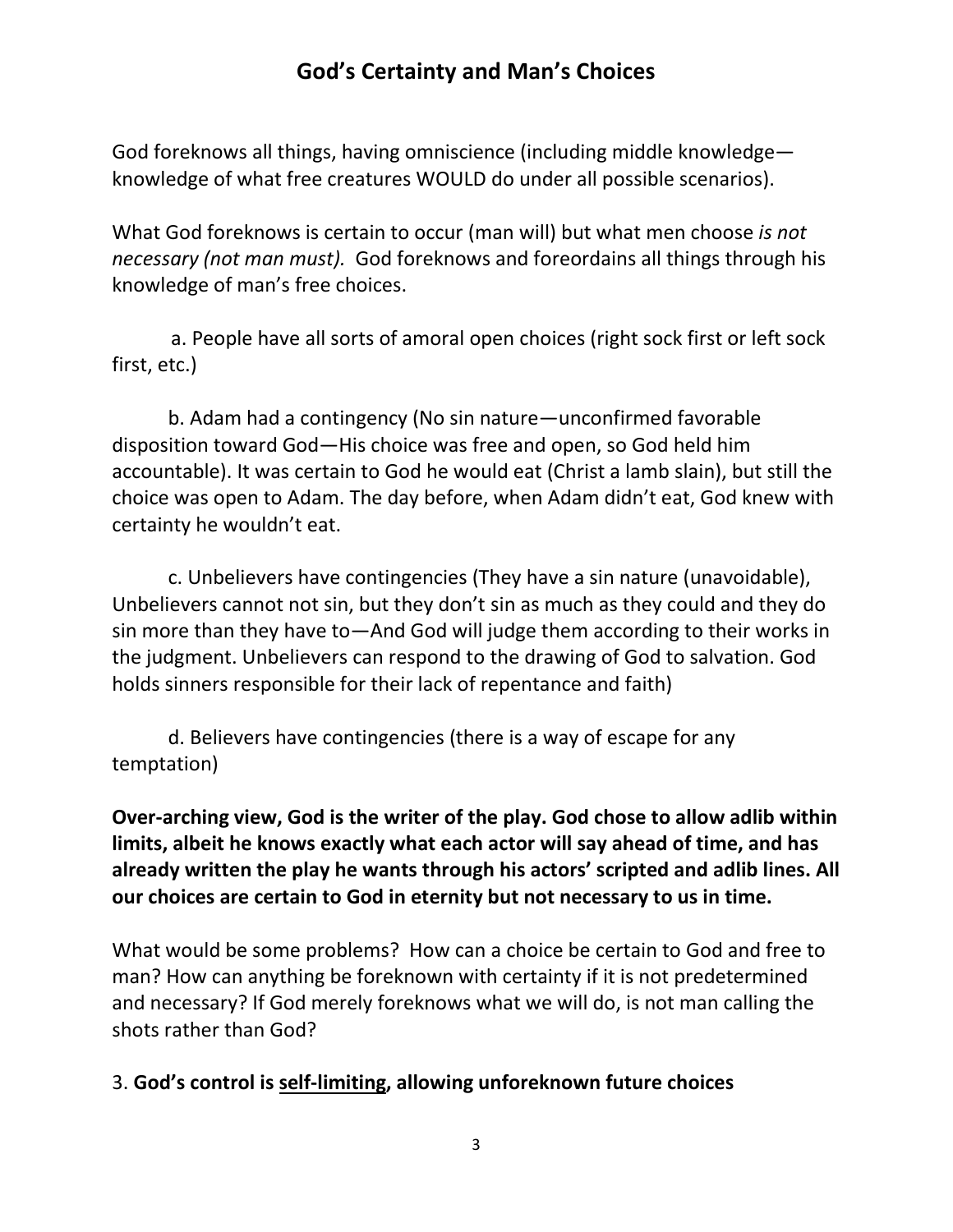Recent development (Open theism) This view by me and all I know would be deemed unsatisfactory

God foreordains many things and man has no choice but to comply with God's predetermined plans. However God has sovereignly chosen to give man open choices. Created in His image, man has been given free moral agency to make self-determining choices within God-ordained freedoms and limitations.

The choices for which God holds man accountable are open choices. If future choices are truly open, then they are not knowable. As God cannot lie or cannot know about square circles, so God cannot know the results of truly open future choices. The future outcome of open choices does not exist to be known by anyone. God is a personal God who is open to influence through the decisions and actions of people, as evidenced by His repenting and answering prayers.

**Self-limiting view, God is the writer of the play, but the play continues to be written. While God does not foreknow every future line in the play, as a personal interactive writer, he uses every line to accomplish his predetermined ending. Our open choices are neither certain to God in eternity nor necessary to us in time.** 

#### What would be some problems?

Isa 46:10 God declares the end from the beginning, and from ancient times the things that are not yet done, saying, My counsel shall stand, and I will do all my pleasure:

If God does not know the future, his prophecies involving open choices are merely anticipations of the future, not declarations of the future. How could he declare the end from the beginning if he doesn't know the results of all choices that could influence the end?

If God changes his mind in relation to man, God is not immutable (unchangeable). God says "I change not". God repenting is anthropapthisms, akin to anthropomorphisms of God having arms and ears, etc. (wings).